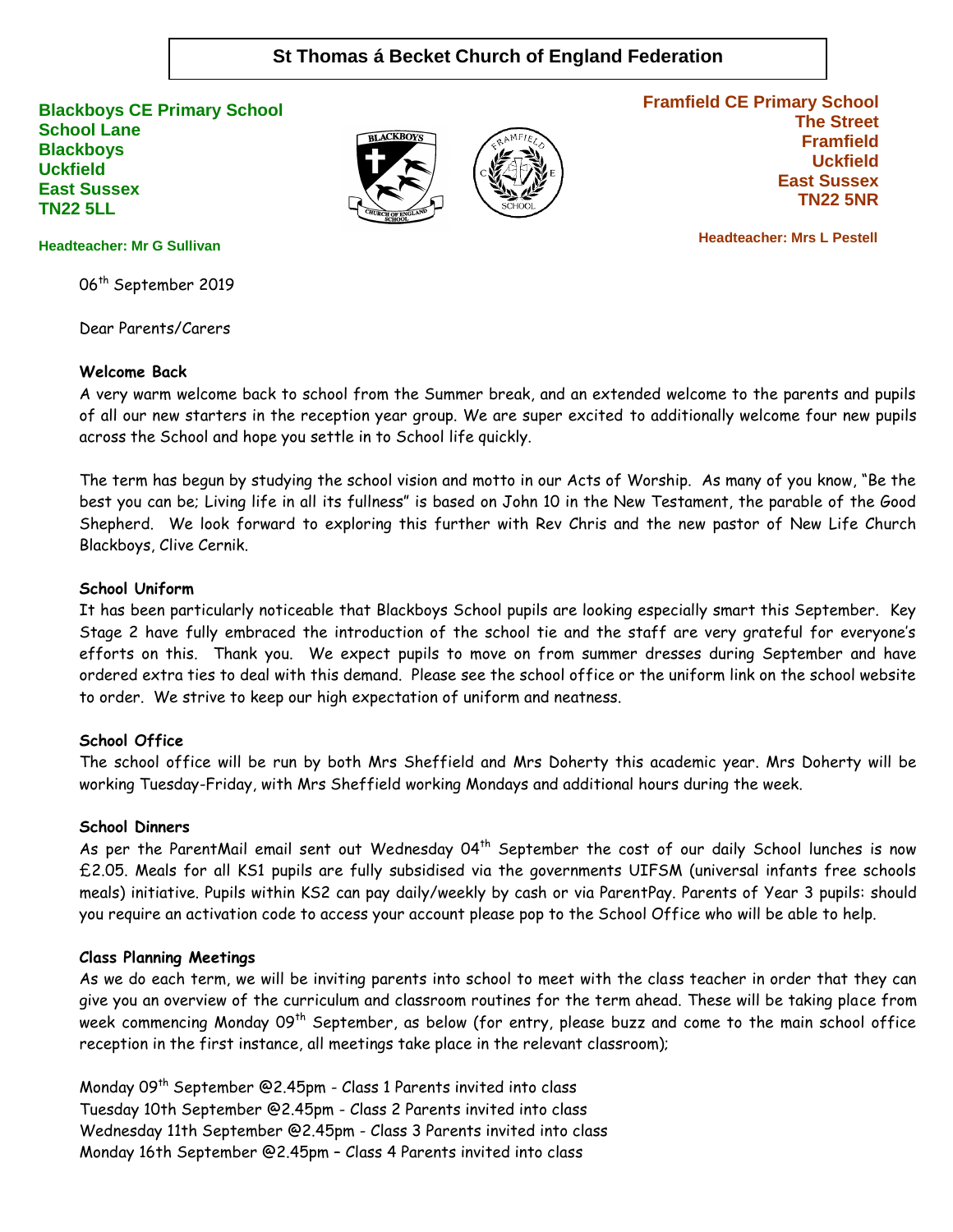Following the planning meetings being held, a class newsletter will be distributed ideal for families who are unable to attend.

## **Reading**

We are excited to soon be able to share our annual School Improvement Plan with parents. Reading will focus heavily on our Improvement Plan. We would like to raise the expectation that children read daily at home and fill out their reading record booklet daily too. All children will have a reading record book in their book bag, together with a book from school. The book from school will naturally be changed more often in Key Stage 1 classes, as older children tend to pick longer novels that may take them a couple of weeks to finish.

If at any stage your child is without a reading book or reading record book, please speak to their classteacher in the first instance. When a child has completed their reading record book, they will be rewarded with a certificate and issued with a new record.

## **Diary Dates**

Keeping up with all the things that go on in school couldn't be simpler. We produce a fortnightly newsletter which is sent to all Parents via ParentMail and also given out on the school gate. Our first newsletter of the academic year will be distributed on Friday 20<sup>th</sup> September. You can also always access our school diary via the website, <http://www.blackboys.e-sussex.sch.uk/> This itemises events well into the future to aid you in planning. Below, you will find some already notable dates for your diary:

| <b>EVENT</b>                | <b>WHEN</b>              | <b>DETAILS</b>                          |  |
|-----------------------------|--------------------------|-----------------------------------------|--|
| ANNUAL WHOLE SCHOOL HARVEST | WEDNESDAY 25TH SEPTEMBER | CHILDREN TO BE DROPPED OFF DIRECTLY AT  |  |
| <b>FESTIVAL</b>             |                          | ST THOMAS Á BECKET CHURCH, FRAMFIELD,   |  |
|                             |                          | FROM 8.30AM+. ALL PARENTS ARE WELCOME   |  |
|                             |                          | TO ATTEND. KS1 PUPILS WILL BE RETURNING |  |
|                             |                          | TO SCHOOL VIA A COACH (SUBSIDISED BY    |  |
|                             |                          | THE SCHOOL). SHOULD YOU WISH YOUR       |  |
|                             |                          | CHILD NOT TO RETURN ON THE COACH PLEASE |  |
|                             |                          | CAN YOU INFORM US. THE PUPILS WITHIN    |  |
|                             |                          | KS2 WILL BF TAKING THFIR TRADITIONAL    |  |
|                             |                          | HIKE BACK TO SCHOOL. THEY WILL NEED A   |  |
|                             |                          | CHANGE OF CLOTHES IN A BAG (RUCKSACK)   |  |
|                             |                          | WITH SUITABLE WALKING/WEATHER 'GEAR'    |  |
|                             |                          | AND PACKED LUNCH REQUIRED.              |  |
|                             |                          | PLEASE, IF POSSIBLE SEND IN WITH YOUR   |  |
|                             |                          | CHILD A SMALL NON PERISHABLE DONATION   |  |
|                             |                          | TO BE MADE AT THE CHURCH. ALL           |  |
|                             |                          | CONTRIBUTIONS TO UCKFIELD FOODBANK.     |  |
|                             |                          | THERE WILL BE NO BREAKFAST CLUB         |  |
|                             |                          | <b>TAKING PLACE.</b>                    |  |
| CLASS 4 ACT OF WORSHIP      | THURSDAY 03RD OCTOBER    | PARENTS ARE VERY WELCOME TO WATCH       |  |
|                             |                          | AT 9.05AM IN THE SCHOOL HALL.           |  |
| CLASS 2 ACT OF WORSHIP      | THURSDAY 17TH OCTOBER    | PARENTS ARE VERY WELCOME TO WATCH       |  |
|                             |                          | AT 9.05AM IN THE SCHOOL HALL.           |  |

## **Breakfast Club**

Our fabulous Breakfast Club is run every morning from 7.45am by Mrs Withers and Miss Pavitt. Please see below the cost of Breakfast Club. Our Breakfast Club also organise and run our weekly Smoothie Friday.

# **BREAKFAST CLUB PRICES 2019+** £4.50 BREAKFAST & CHILDCARE £3.50 CHILDCARE ONLY

REDUCTION FOR SIBLINGS ATTENDING: £3.50 BREAKFAST & CHILDCARE £2.75 CHILDCARE ONLY

THERE WILL BE NO BREAKFAST CLUB TAKING PLACE ON WEDNESDAY 25TH SEPTEMBER 2019 AS IT IS THE ANNUAL HARVEST FESTIVAL.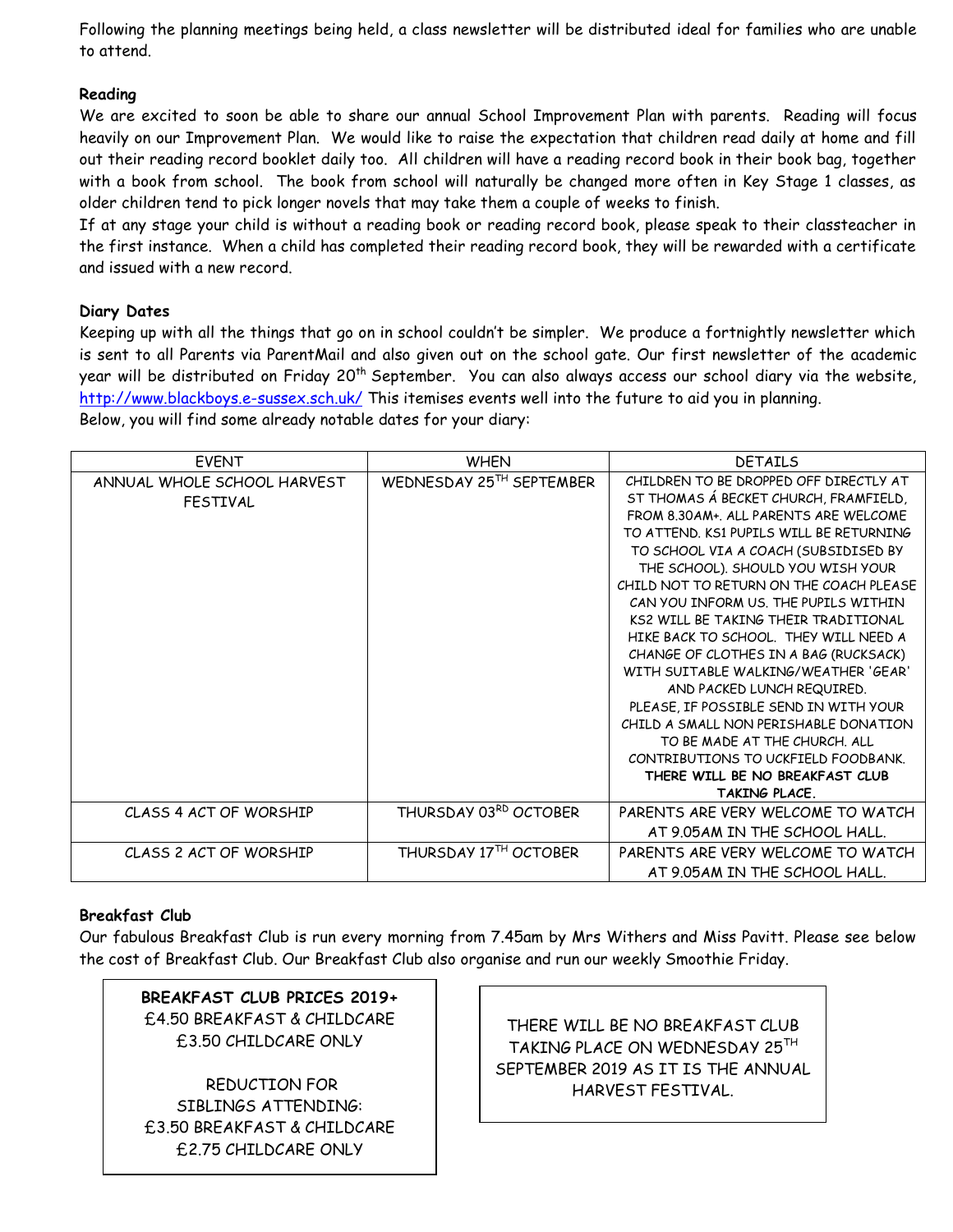#### **Volunteering in School**

We welcome parental assistance in school, be it reading in a class or helping at Forest School. If you are able to offer a regular hour or two it would be very much appreciated. All our volunteers require an up to date Blackboys School DBS and we will happily arrange this with and for you. Please see Mrs Sheffield or Mrs Doherty in the School Office to start the process

#### **Contact with teachers**

Should you wish to discuss anything with your child's teacher, you are welcome to pop along to the classroom at the end of the day. If there is a matter of urgency which needs discussing, teachers can be seen in the morning but obviously their availability is somewhat limited. All staff will happily communicate through email and at the first instance any such email should be directed to [office@blackboys.e-sussex.sch.uk](mailto:office@blackboys.e-sussex.sch.uk) with the classteacher's name in the subject line.

#### **Reminder about Security**

For all new parents and for all established, a reminder about access to School:

### *Morning Routine*

The pedestrian gate will be opened by the member of staff on gate duty at 8.40am each morning, allowing parents and pupils access to the playground. You can still buzz the main door to be let into the school office area to drop off consent slips, payments of trips etc. to Mrs Sheffield or Mrs Doherty. The gate will be closed at 8:55am, by which time it is expected that children will be in school. Should you arrive after 8.55am you will need to be buzzed into school via the main gate with your child, ensuring that you sign the late book in the school office area.

For those parents who drop children off at Breakfast Club / early morning clubs etc., please buzz at the main gate and again at the school door to be let in. Children attending Breakfast Club will go directly to the school hall with their bags and coats.

#### *Afternoon Routine*

The pedestrian gate will be opened at 3.10pm for access to the playground for the normal end of school pick up. As in the mornings should you then need to access the school office or classteachers, please buzz in at the main door. The gate will then be closed at 3:25pm.

### *After School Club Routine*

Club leaders will escort children to their parents and facilitate gate opening for parents at the end of club sessions.

Children are not to let adults or other children into or out of school via the main gate or main door. That task is the responsibility of school staff. We also request that parents do not let other adults in through the security systems.

### **Thursday Act of Worship**

All parents are welcome to join us on a Thursday each week to participate in our Act of Worship at 9.05am in the school hall. These are normally led by Rev Chris Lawrence or Clive Cernik from New Life Church who has taken the lead following the departure of Rev Guy Partridge. It is always nice to for Parents/Carers to join us. We hold a collection on each of these assemblies, so it would be good if children were able to bring a coin or two in for this. Reading certificates and other awards are given out at this assembly also.

### **Cafe**

Parents are welcome into the school hall from 2.40pm on a Friday. Cafe dates for the academic year will be published on the School diary on the website and displayed on a poster located in the School Hall, facing outwards into the playground. Weekly Café will start with Year 6 on Friday 20<sup>th</sup> September. Children (by year group) will be on hand to serve you with tea or coffee and a baked cake which they have cooked, all for a small donation. We look forward to seeing you through the year.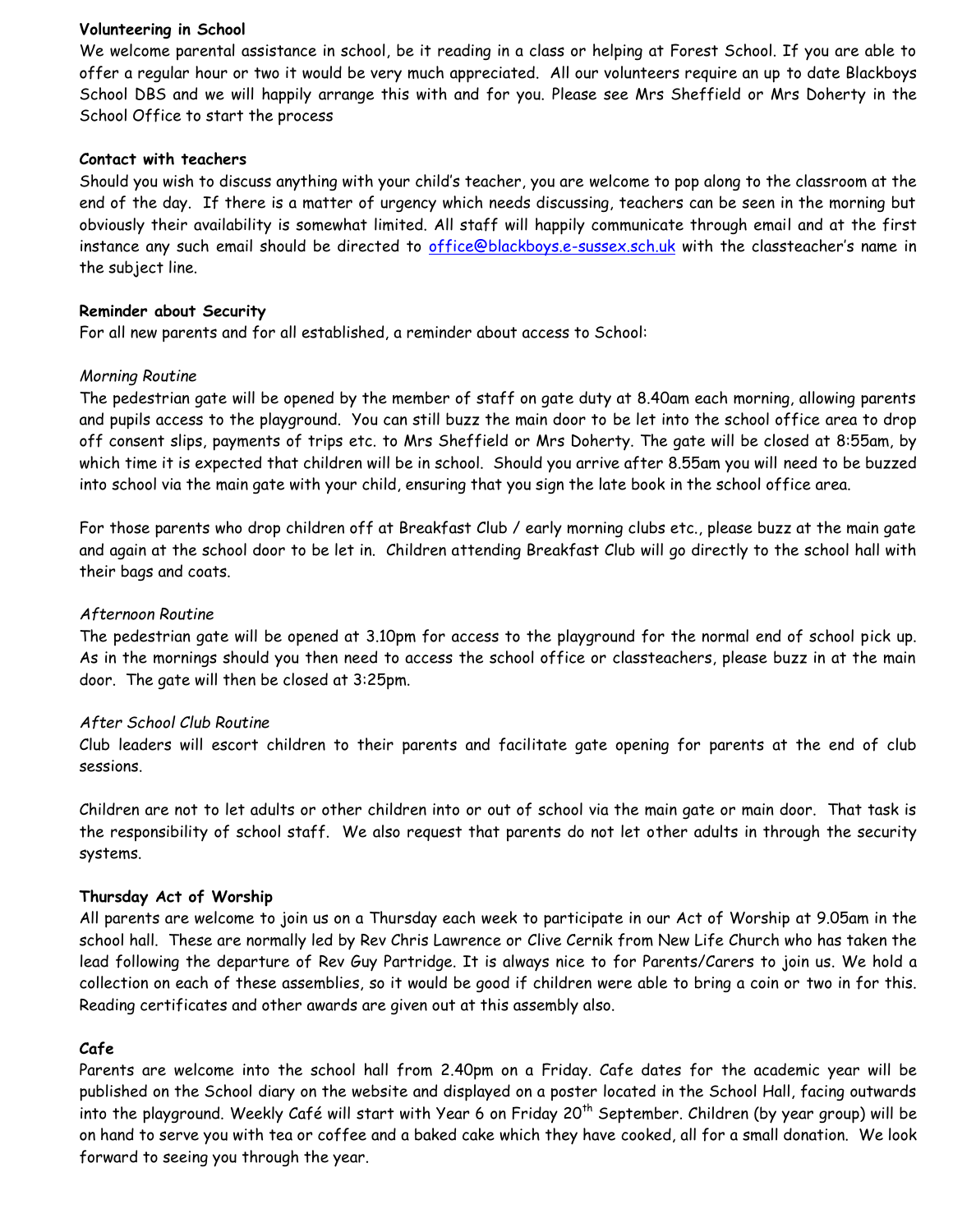*Dates for Cafe are always available via the School online diary on the homepage of the School website. If in doubt as to whether your child has Cafe on a Friday, please check the diary!*

### **Smoothie Friday**

We invite all pupils (and Parents/Carers) into School every Friday morning from 8.30am to enjoy a fruity smoothie which has been made by our Breakfast Club attendees. The smoothies are served through the small kitchen hatch located towards the end of the hall and are charged at 50p a smoothie! Service stops at 8.50am in time for clear up and start of the School day. Smoothie Friday will recommence Friday 13<sup>th</sup> September.

## **Inset Days 19/20**

Inset days set for this academic year are:

| <b>INSET DAYS 19/20</b>                       |  |  |  |
|-----------------------------------------------|--|--|--|
| FRIDAY 20TH DECEMBER 2019                     |  |  |  |
| FRIDAY 03RD APRIL 2020                        |  |  |  |
| FRIDAY 10TH JULY 2020                         |  |  |  |
| THERE WILL BE ONE MORE INSET DAY TO BE        |  |  |  |
| CONFIRMED FOR THIS ACADEMIC YEAR AND WE SHALL |  |  |  |
| NOTIFY YOU WHEN THIS HAS BEEN DECIDED.        |  |  |  |

### **Parental Contact Details**

In case of emergencies, School holds contact details for all parents (and other family members which you have given as a contact) against each pupil. Should you have moved house, jobs or wish to add another contact number please can you make sure that you inform the School Office of this. If in doubt you are welcome to check with the office what numbers etc. are held.

### *ParentMail*

In general as a school we use ParentMail to communicate things like fortnightly school newsletters, uniform orders etc. with Parents via the Parentmail texting/emailing service. Please ensure that you update your contact details on this to ensure that you are kept up to date with all news The school office is unable to amend any parents details for them who have 'connected' via ParentMail. As you will notice a lot of our clubs are limited on spaces and we send notifications of whether pupils have been successful or not in gaining a club entry via ParentMail.

### **Medicine and Illness**

Please can we remind all parents that we are only able to administer medicines prescribed by a Doctor in School. You will need to complete a medicine consent form when you first bring the medicine to the School Office.

In the event of your child being sick or having an upset tummy, we ask that you keep your child away from school for 48 hours from the last bout of illness. This is to hopefully help with the reduction of keeping illnesses away from school.

### **Forest School**

We are lucky enough to be able to continue to offer Forest School throughout the School. Led by Mrs Godfrey our Forest School lead, Class 1 will take part in Forest School on a rota basis every Monday with Class 3 enjoying Forest School on a Thursday for the Autumn term. Class 4 will be partaking in Forest School during the Spring term and Class 2 are to experience Forest School in the Summer term.

Class 1 and 3 parents have already been sent the Forest School rota for the Autumn term. Forest School dates for all the aforementioned sessions are available to view on the Blackboys School website parental diary. Can we also take this opportunity to remind you that all Forest School sessions rely on Parental offers of assistance. If you are able to assist, don't forget to sign up on the Forest School signing up sheets located for Class 1 on the back door to their classroom and for all other classes located on the main School Office door.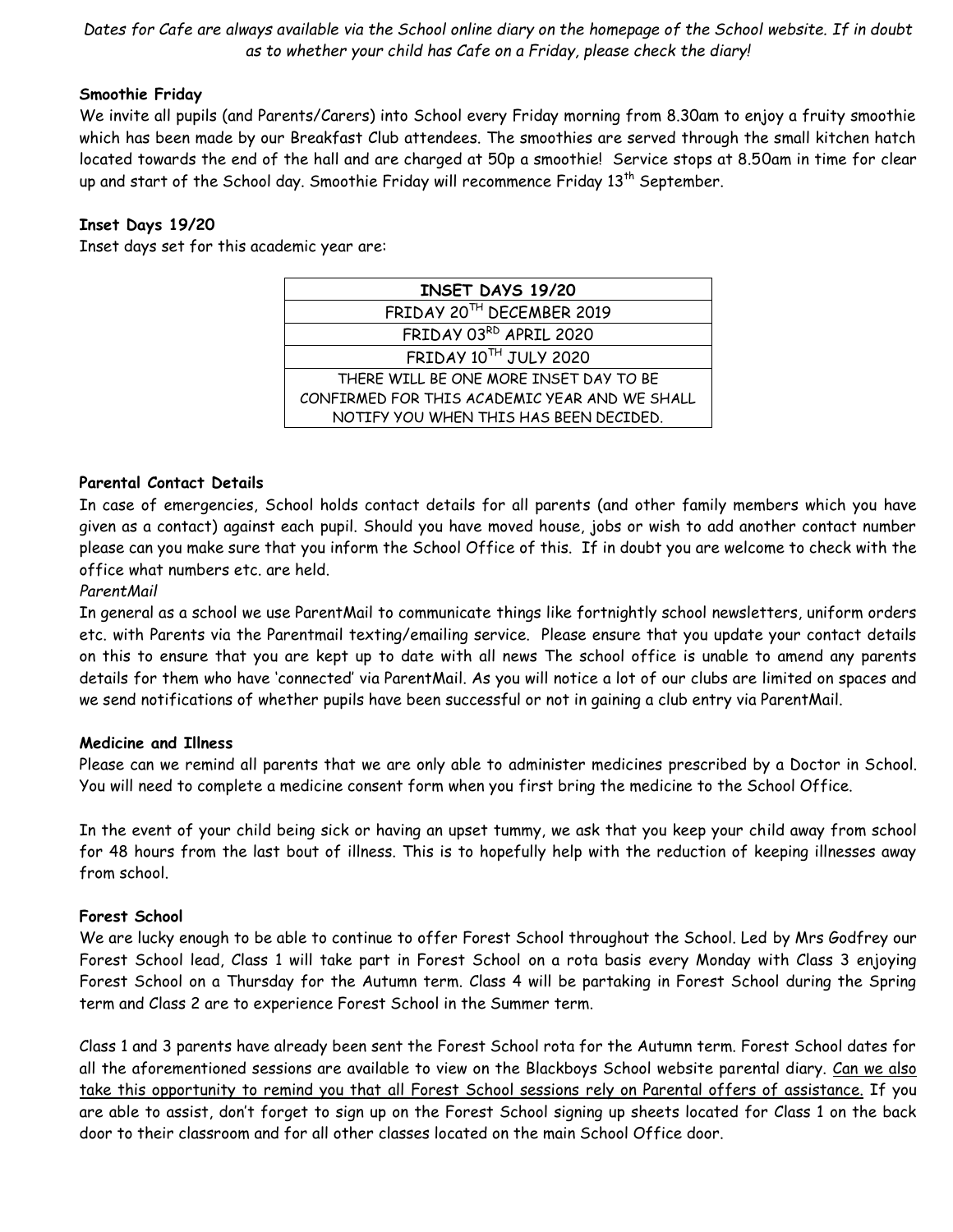### **Clubs – Autumn Terms 1&2 2019**

Attached are the lunchtime and after school club options for the term. We are delighted to be able to offer a large number of choices for clubs this term. As ever we are particularly thankful to all the parent volunteers who are running clubs.

### **Please note the start dates of clubs as these do vary**.

You will note there are limited clubs available for the new Reception pupils. This is a deliberate decision to allow the pupils time to adjust to the school environment and routine.

Please fill in the tear off slip at the bottom of this letter with any club choices and return it to the School Office. If the club has a maximum number of attendee's a Parentmail text will be sent out informing you of your child's allocation of place or not, as the case may be. Please ensure your contact details are up to date!

Where payment is due for a club please can you arrange payment (noting who made payable to dependent on which club!) to be brought in alongside the club choice slip. **We are also asking that should you put your name down for a club that attendance is required for the duration of the club.**

Yours sincerely

Mr G Sullivan **Headteacher**